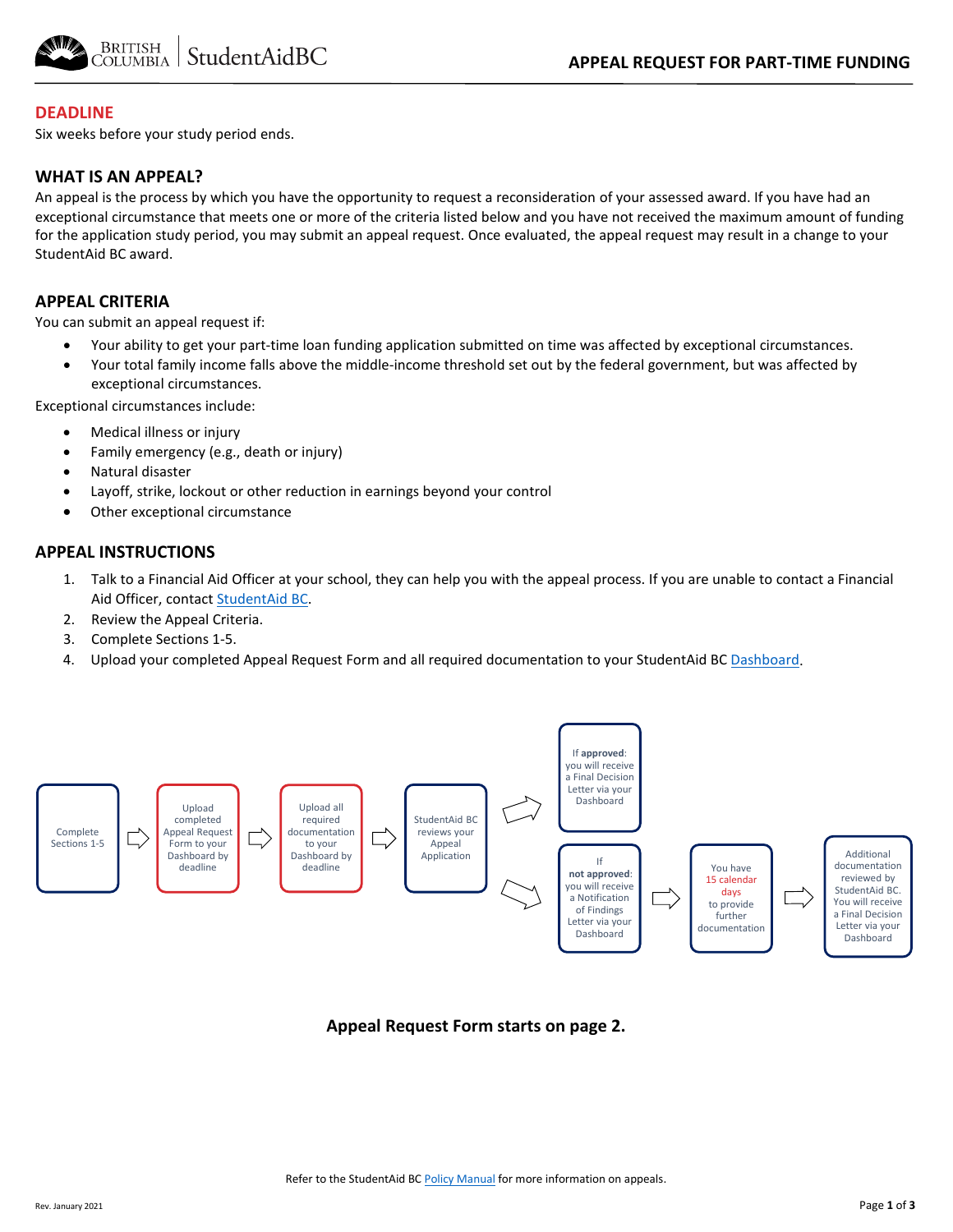

## **SECTION 1 – STUDENT INFORMATION**

| STUDENT'S SOCIAL INSURANCE NUMBER             | STUDENT'S APPLICATION NUMBER |  |  |  |
|-----------------------------------------------|------------------------------|--|--|--|
|                                               |                              |  |  |  |
| STUDENT'S LAST NAME                           |                              |  |  |  |
|                                               |                              |  |  |  |
| STUDENT'S FIRST NAME<br><b>MIDDLE INITIAL</b> |                              |  |  |  |
|                                               |                              |  |  |  |

## **SECTION 2 – REQUIRED DOCUMENTATION**

You must submit all of the following documentation to your StudentAid BC [Dashboard](https://studentaidbc.ca/dashboard) to support your appeal request:

 **A letter** describing the circumstances that meet one of the Appeal Criteria (see page 1).

 **All relevant supporting documentation.**

#### **YOUR ASSESSMENT WILL BE DELAYED OR DENIED IF YOU DO NOT SUBMIT ALL REQUIRED DOCUMENTATION.**

## **SECTION 3 – MONTHLY EXPENSES**

| MORTGAGE/RENT            | \$<br>.00 | <b>PHONE</b>             | \$<br>.00 |
|--------------------------|-----------|--------------------------|-----------|
| <b>SECOND MORTGAGE</b>   | \$<br>.00 | DAYCARE                  | \$<br>.00 |
| <b>FOOD</b>              | \$<br>.00 | <b>TRANSPORTATION</b>    | \$<br>.00 |
| MEDICAL                  | \$<br>.00 | <b>VEHICLE PAYMENT 1</b> | \$<br>.00 |
| <b>DENTAL</b>            | \$<br>.00 | <b>VEHICLE PAYMENT 2</b> | \$<br>.00 |
| <b>HYDRO</b>             | \$<br>.00 | <b>VEHICLE INSURANCE</b> | \$<br>.00 |
| CABLE                    | \$<br>.00 | <b>VEHICLE UPKEEP</b>    | \$<br>.00 |
| <b>WATER</b>             | \$<br>.00 | GAS                      | \$<br>.00 |
| <b>HEAT</b>              | \$<br>.00 | OTHER*                   | \$<br>.00 |
| *Itemize other expenses: |           |                          |           |

## **SECTION 4 – TOTAL EXPENSES**



All information is subject to verification and could result in an overaward if information is misreported.

**Appeal Request Form continues on page 3.**